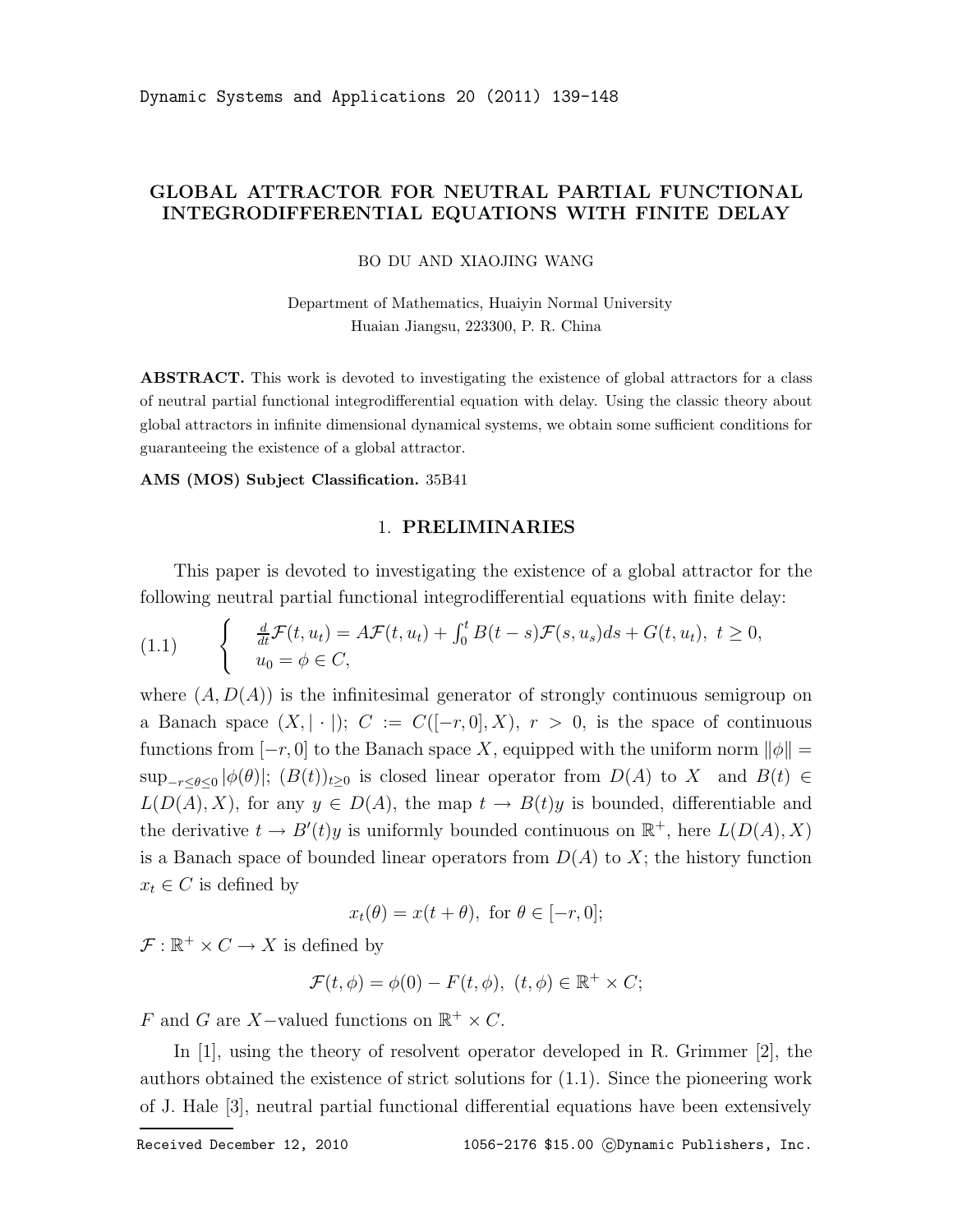investigated, and this investigation has also inspired rapid development in nonlinear analysis and nonlinear dynamical systems, see [4]–[8] and the references therein. The simplest scalar case is the following neutral partial functional differential equation on the unit circle:

$$
\frac{\partial}{\partial t}D(v_t) = K \frac{\partial^2}{\partial x^2}D(v_t) + H(v_t).
$$

Abstract neutral partial functional differential equations originate in the theory of viscoelastic materials. In [9], it was illustrated that the equation:

$$
\dot{u}(t) = A_T \left[ u(t) + \int_{-\infty}^t F(t-s)u(s)ds + \int_{-\infty}^t K(t-s)u(s)ds \right], \ t \ge 0
$$

can be regarded as abstract formulation of the model proposed. After that, Hernandez and Henriquez [10, 11] established some results concerning the existence and uniqueness of solutions of the following partial neutral functional differential equations with infinite delay:

$$
\begin{cases} \frac{d}{dt}(u(t) - F(t, u_t)) = Au(t) + G(t, u_t), & t \ge 0, \\ u_0 = \varphi, & \varphi \in \mathcal{B}. \end{cases}
$$

Motivated by the above work, in this paper we will establish some sufficient conditions for guaranteeing the existence of a global attractor for  $(1.1)$ . It is know that the global attractor is a very useful tool, which is valid for more general situations than those for stability to study the asymptotical behavior. Hence, our work enriches the content of partial neutral functional differential equations.

For the sake of convenience, we list the following conditions which will be needed in our study of (1.1).

(H<sub>1</sub>) There exist a positive constant H and function  $K(\cdot), M(\cdot) : \mathbb{R}^+ \to \mathbb{R}^+$ , with K continuous and M locally bounded, such that for any  $\sigma \in \mathbb{R}$  and for  $a > 0$ , if  $u:(-\infty, \sigma+a] \to X$ ,  $u_{\sigma} \in \mathcal{B}$  and  $u(\cdot)$  is continuous on  $[\sigma, \sigma+a]$ , then for every  $t \in [\sigma, \sigma + a]$ , the following conditions hold:

(i)  $u_t \in \mathcal{B}$ ,

(ii) 
$$
|u(t)| \le H ||u_t||
$$
, which is equivalent to  $\phi(0) \le H ||\phi||$  for each  $\phi \in \mathcal{B}$ ,

(iii)  $||u_t|| \le K(t - \sigma) \sup_{\sigma \le s \le t} |u(s)| + M(t - \sigma) ||u_{\sigma}||,$ 

where B is a Banach space of of functions mapping  $(-\infty, 0]$  into X endowed with the norm  $\|\cdot\|.$ 

(H<sub>2</sub>) For the function  $u(\cdot)$  in (H<sub>1</sub>),  $t \to u_t$  is a  $\mathcal{B}-v$  value continuous on  $[\sigma, \sigma + a]$ . (H<sub>3</sub>) (i)  $F : \mathbb{R}^+ \times C \to X$  is globally Lipschitz continuous, i.e., there exists a constant  $L_1 > 0$  such that  $L_1 K(0) < 1$  and

$$
|F(t, \phi_1) - F(t, \phi_2)| \le L_1 \|\phi_1 - \phi_2\| \text{ for any } t \ge 0 \text{ and } \phi_1, \phi_2 \in C.
$$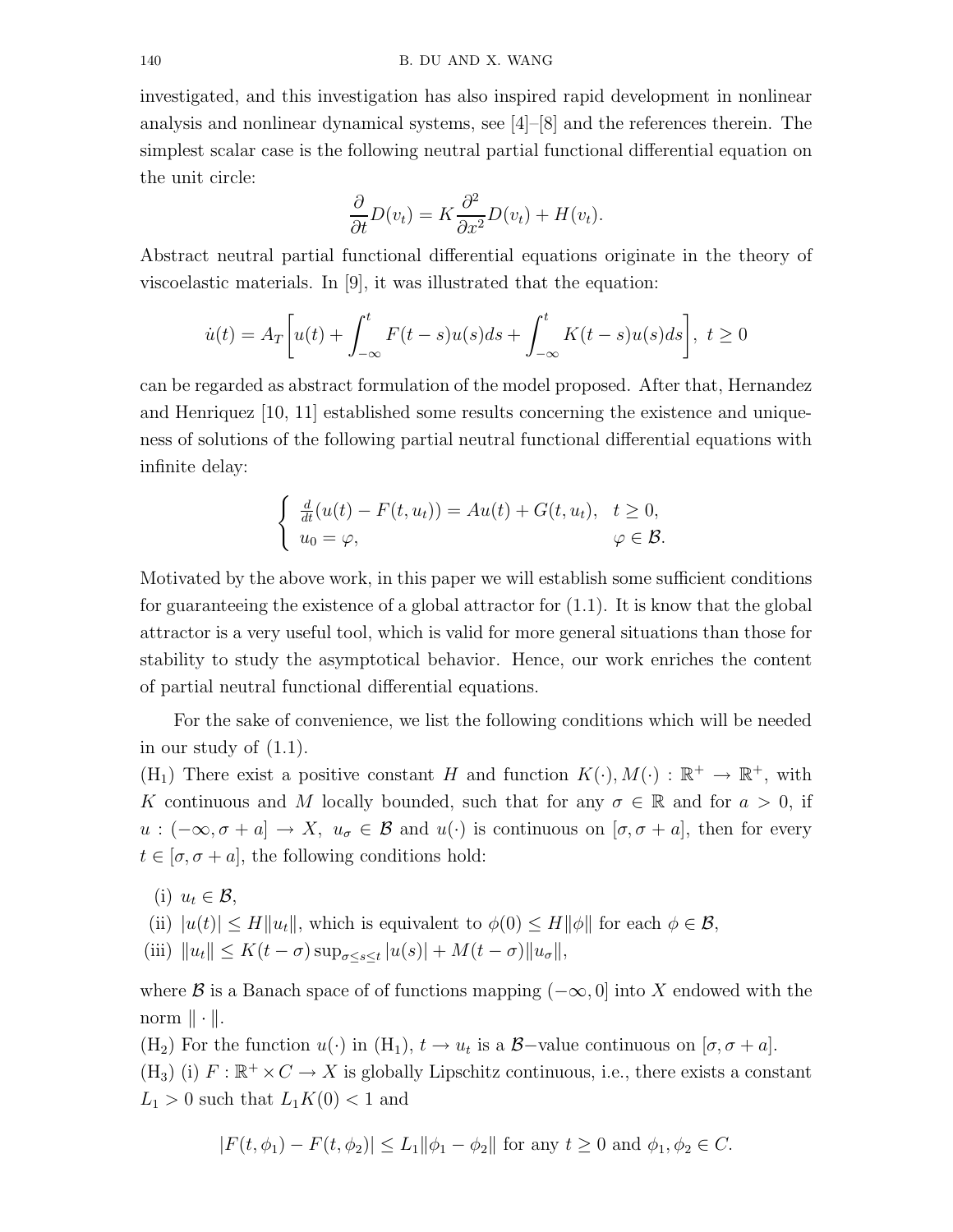(ii)  $G : \mathbb{R}^+ \times C \to X$  is globally Lipschitz continuous, i.e., there exists a constant  $L_2 > 0$  such that

$$
|G(t, \phi_1) - G(t, \phi_2)| \le L_1 ||\phi_1 - \phi_2||
$$
 for any  $t \ge 0$  and  $\phi_1, \phi_2 \in C$ .

(H<sub>4</sub>) (i)  $F \in C^1(\mathbb{R}^+ \times C; X)$  and the partial derivatives  $D_t F(\cdot, \cdot)$  and  $D_\phi F(\cdot, \cdot)$  are locally Lipschitzians with respect to the second argument.

(ii)  $G \in C^1(\mathbb{R}^+ \times C; X)$  and the partial derivatives  $D_t G(\cdot, \cdot)$  and  $D_{\phi} G(\cdot, \cdot)$  are locally Lipschitzians with respect to the second argument.

(H<sub>5</sub>) If  $(\varphi_n)_{n>0}$  is a Cauchy sequence in C and if  $(\varphi_n)_{n>0}$  converges compactly to  $\varphi$ on  $[-r, 0]$ , then  $\varphi$  is in C and  $\|\varphi_n - \varphi\| \to 0$  as  $n \to \infty$ .

**Definition 1.1.** Let  $T > 0$ . A function  $u : [-r, T] \to X$  is said to be a strict solution of  $(1.1)$  if u is continuous on  $[0, T]$  and the following conditions hold

- (i)  $t \to \mathcal{F}(t, u_t) \in C^1([0, T]; X) \cap C([0, T]; D(A)),$
- (ii) u satisfies  $(1.1)$  on  $[0, T]$ ,
- (iii)  $u(t) = \phi(t)$  for  $-r \leq t \leq 0$ .

**Lemma 1.2** ([1, Theorem 3.7]). Assume that (H1)-(H5) hold. Let  $\phi \in C$  be a continuously differentiable such that

(1.2) 
$$
\phi' \in C
$$
,  $\mathcal{F}(0, \phi) \in D(A)$  and  $D_{\phi}\mathcal{F}(0, \phi)\phi' + D_t\mathcal{F}(0, \phi) = A\mathcal{F}(0, \phi) + G(0, \phi)$ .

Then (1.1) possess a unique strict solution, which can be expressed by

$$
(1.3) \qquad u(t) = \begin{cases} R(t)\mathcal{F}(0,\phi) + F(t,u_t) + \int_0^t R(t-s)G(s,u_s)ds, & 0 \le t \le T, \\ \phi(t), & -r \le t \le 0, \end{cases}
$$

where  $R(t) \in L(X, X)$  having the following properties:

- (i)  $R(0) = I$  and  $||R(t)|| \leq e^{-\alpha t}$  for some constant  $\alpha > 0$ ,
- (ii) For each  $x \in X$ ,  $R(t)x$  is strongly continuous semigroup for  $t \geq 0$ ,
- (iii)  $R(t) \in L(D(A))$  for  $t \geq 0$ . For  $x \in D(A)$ ,  $R(\cdot)x \in C^1([0, +\infty); X) \cap C([0, +\infty);$  $D(A)$ ) and

$$
R'(t)x = AR(t)x + \int_0^t B(t-s)R(s)xds
$$
  
=  $R(t)Ax + \int_0^t R(t-s)B(s)xds.$ 

Denote  $\Sigma_0 = \{ \phi \in C : \phi \text{ satisfying (1.2)} \}.$  Then from Lemma 1.2, for each  $\phi \in \Sigma_0$ , we define the following operator on  $\Sigma_0$  by

(1.4) 
$$
U(t)\phi = u_t(\cdot,\phi), \ t \ge 0,
$$

where  $u_t(\cdot, \phi)$  is unique strict solution of (1.1) in Lemma 1.2. Clearly,  $(U(t))_{t>0}$  is a strongly continuous semigroup on  $\Sigma_0$ .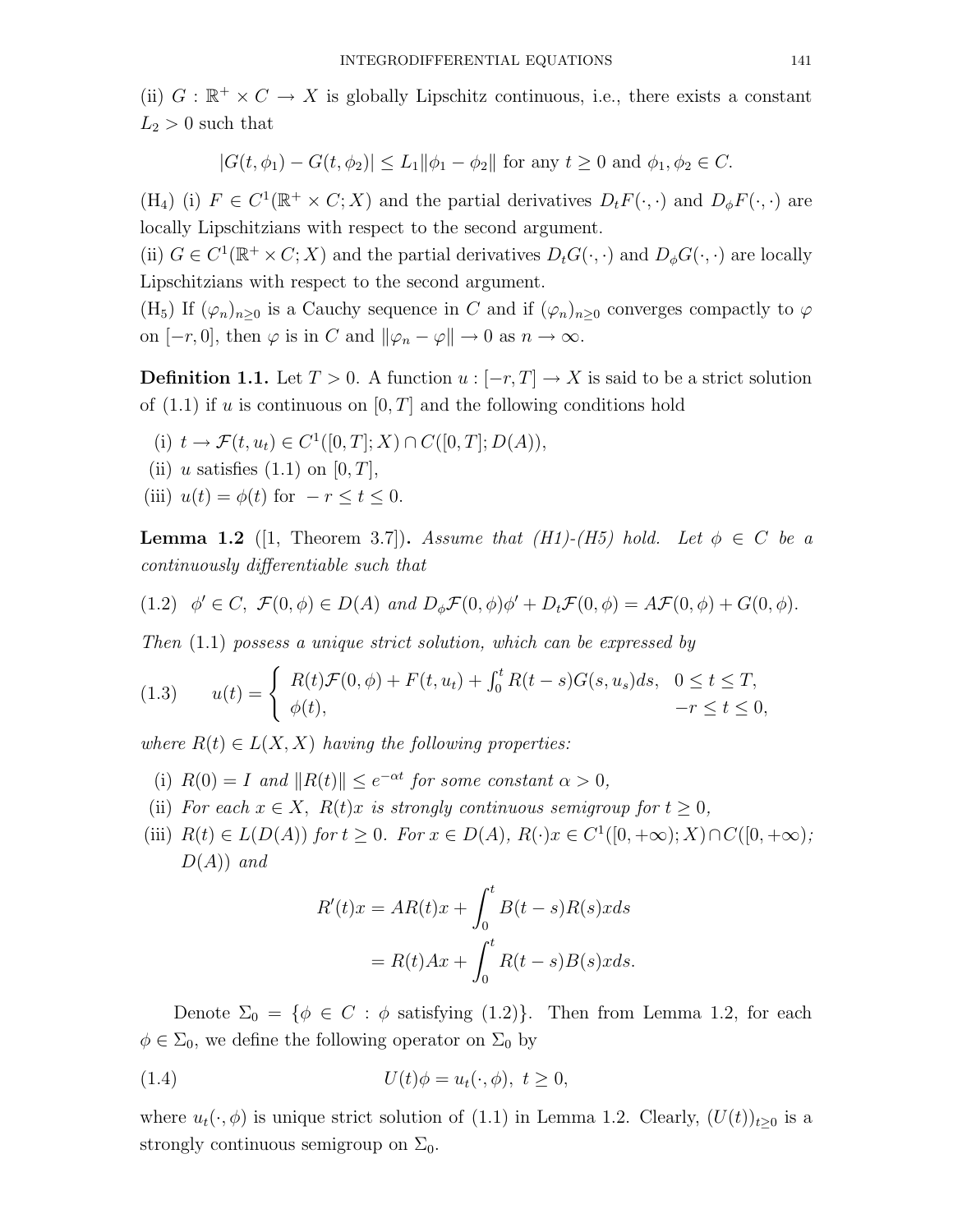**Definition 1.3** ([12]). An invariant set  $\mathscr A$  is said to be a global attractor if  $\mathscr A$  is a maximal compact invariant set which attracts each bounded set  $B \subset X$ .

**Definition 1.4** ([12]). A semigroup  $U(t) : X \to X$ ,  $t \geq 0$ , is said to be point dissipative if there is a bounded set  $B \subseteq X$  that attracts each point of E under  $U(t)$ .

## **Lemma 1.5** ([13]). If

- (i) there is a  $t_0 \geq 0$  such that  $U(t)$  is compact for  $t > t_0$ ,
- (ii)  $U(t)$  is point dissipative in X, then there exists a nonempty global attractor  $\mathscr A$ in X.

#### 2. THE GLOBAL ATTRACTOR FOR (1.1)

In this section, we apply Lemma 1.5 to the strongly continuous semigroup  $(U(t))_{t\geq0}$ to obtain the existence of a global attractor of (1.1). For this purpose, we first give the following generalized Gronwall inequality, which is crucial for the estimate.

## **Lemma 2.1** ([14]). If

$$
x(t) \le h(t) + \int_{t_0}^t k(s)x(s)ds, \ t \in [t_0, T),
$$

where all the functions involved are continuous on  $[t_0, T)$ ,  $T \leq +\infty$ , and  $k(t) \geq 0$ , then  $x(t)$  satisfies

$$
x(t) \le h(t) + \int_{t_0}^t h(s)k(s)e^{\int_s^t k(u)du} ds, \ t \in [t_0, T).
$$

**Lemma 2.2.** Assume that assumptions  $(H_1)$ – $(H_5)$  hold. Then, for each  $\phi \in \Sigma_0$ , if  $L_1 < e^{-\gamma r}$ , there exists a constant  $\gamma > \alpha$  such that the strict solution  $u(\cdot, \phi)$  of (1.1) satisfies the following inequality:

$$
e^{\alpha t} ||u_t|| \leq \frac{1}{e^{-\gamma r} - L_1} \left( \frac{(\alpha c_1 + c_2) L_2 (e^{-\gamma r} - L_1)^{-1}}{\alpha^2 - \alpha L_2 (e^{-\gamma r} - L_1)^{-1}} + c_1 + \frac{c_2}{\alpha} \right) e^{\alpha t} + \frac{L_2}{(e^{-\gamma r} - L_1)^2} \left[ \frac{L_2 (c_1 + (L_1 + 1) ||\phi|| - \frac{c_2}{\alpha})}{e^{-\gamma r} - L_1} - \frac{\alpha c_1 + c_2}{\alpha^2 - \alpha L_2 (e^{-\gamma r} - L_1)^{-1}} \right] e^{L_2 (e^{-\gamma r} - L_1)^{-1} t},
$$

where  $c_1 = F(0,0), c_2 = G(0,0).$ 

*Proof.* By  $(H_3)$ , for each  $\phi \in \Sigma_0$ , we have

$$
|F(t, \phi)| = |F(t, \phi) - F(0, 0) + F(0, 0)|
$$
  
\n
$$
\leq |F(0, 0)| + |F(t, \phi) - F(0, 0)|
$$
  
\n
$$
\leq c_1 + L_1 ||\phi||.
$$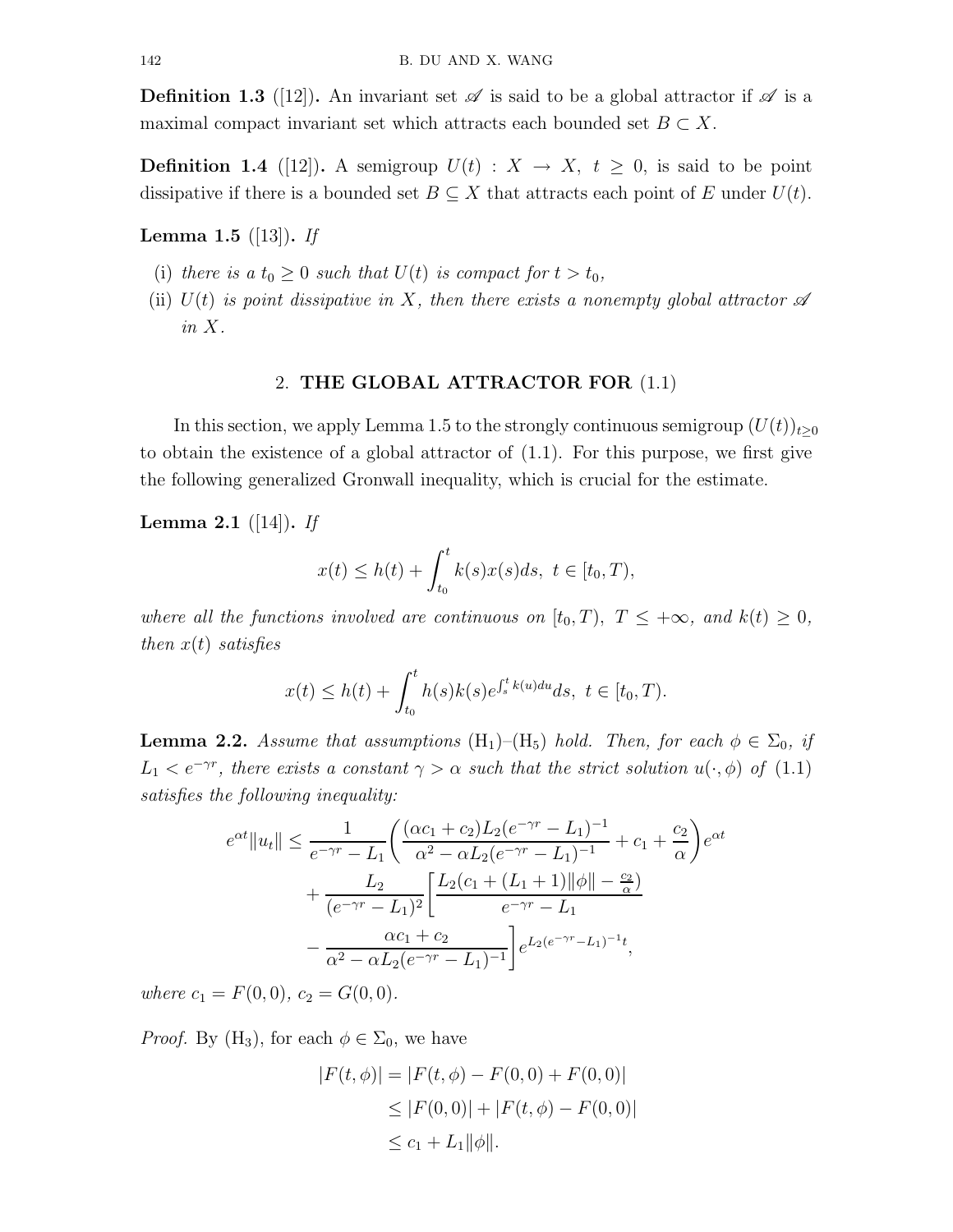Similar to the above proof, we have

$$
|\mathcal{F}(0,\phi) = |\phi(0) - F(0,\phi)|
$$
  
\n
$$
\leq c_1 + (L_1 + 1) ||\phi||
$$

and

$$
|G(t, \phi)| \leq c_2 + L_2 ||\phi||.
$$

Instead of considering the norm  $||u_t||$  directly, we firstly estimate  $||e^{\gamma u_t}||$  for some  $\text{constant } \gamma > \alpha.$ 

**Case 1.** For  $0 \le t \le r$ , by  $(1.3)$  we have

$$
\sup_{-r\leq\theta\leq 0} |e^{\gamma\theta}u_{t}(\theta)| = \max\{ \sup_{-r\leq\theta\leq -t} |e^{\gamma\theta}\phi(t+\theta)|, \sup_{-t\leq\theta\leq 0} |e^{\gamma\theta}u_{t}(\theta)| \}\leq \max\{e^{-\gamma t}||\phi||, \sup_{-t\leq\theta\leq 0} e^{\gamma\theta}e^{-\alpha(t+\theta)}[c_{1} + (L_{1}+1)||\phi||] + \sup_{-t\leq\theta\leq 0}[c_{1} + L_{1}||u_{t+\theta}||]+ \sup_{-t\leq\theta\leq 0} e^{\gamma\theta} \int_{0}^{t+\theta} e^{-\alpha(t+\theta-s)}(c_{2} + L_{2}||u_{s}||)ds \}\leq \max\{e^{-\gamma t}||\phi||, e^{-\alpha t}[c_{1} + (L_{1}+1)||\phi||] + c_{1} + L_{1}||u_{t}||(2.1) + \sup_{-t\leq\theta\leq 0} c_{2}e^{-\alpha(t+\theta)}e^{\gamma\theta} \int_{0}^{t+\theta} e^{\alpha s}ds + \sup_{-t\leq\theta\leq 0} L_{2}e^{-\alpha(t+\theta)}e^{\gamma\theta} \int_{0}^{t+\theta} e^{\alpha s}||u_{s}||ds \}\leq e^{-\alpha t}[c_{1} + (L_{1}+1)||\phi||] + c_{1} + L_{1}||u_{t}||+ c_{2}e^{-\alpha t} \int_{0}^{t} e^{\alpha s}ds + L_{2}e^{-\alpha t} \int_{0}^{t} e^{\alpha s}||u_{s}||ds= e^{-\alpha t}[c_{1} + (L_{1}+1)||\phi||] + c_{1} + L_{1}||u_{t}||+ \frac{c_{2}}{\alpha}(1 - e^{-\alpha t}) + L_{2}e^{-\alpha t} \int_{0}^{t} e^{\alpha s}||u_{s}||ds.
$$

**Case 2.** For  $t \geq r$ , we have

$$
\sup_{-r\leq\theta\leq 0} |e^{\gamma\theta}u_t(\theta)| = \sup_{0\leq t+\theta\leq t} |e^{\gamma\theta}u(t+\theta)|
$$
  
\n
$$
\leq \sup_{0\leq t+\theta\leq t} e^{\gamma\theta}e^{-\alpha(t+\theta)}[c_1 + (L_1+1)||\phi||] + c_1 + L_1||u_t||
$$
  
\n+ 
$$
\sup_{0\leq t+\theta\leq t} e^{\gamma\theta} \int_0^{t+\theta} e^{-\alpha(t+\theta-s)}(c_2 + L_2||u_s||)ds
$$
  
\n(2.2) 
$$
\leq e^{-\alpha t}[c_1 + (L_1+1)||\phi||] + c_1 + L_1||u_t||
$$
  
\n+ 
$$
c_2e^{-\alpha t} \int_0^t e^{\alpha s}ds + L_2e^{-\alpha t} \int_0^t e^{\alpha s}||u_s||ds
$$
  
\n= 
$$
e^{-\alpha t}[c_1 + (L_1+1)||\phi||] + c_1 + L_1||u_t||
$$
  
\n+ 
$$
\frac{c_2}{\alpha}(1 - e^{-\alpha t}) + L_2e^{-\alpha t} \int_0^t e^{\alpha s}||u_s||ds.
$$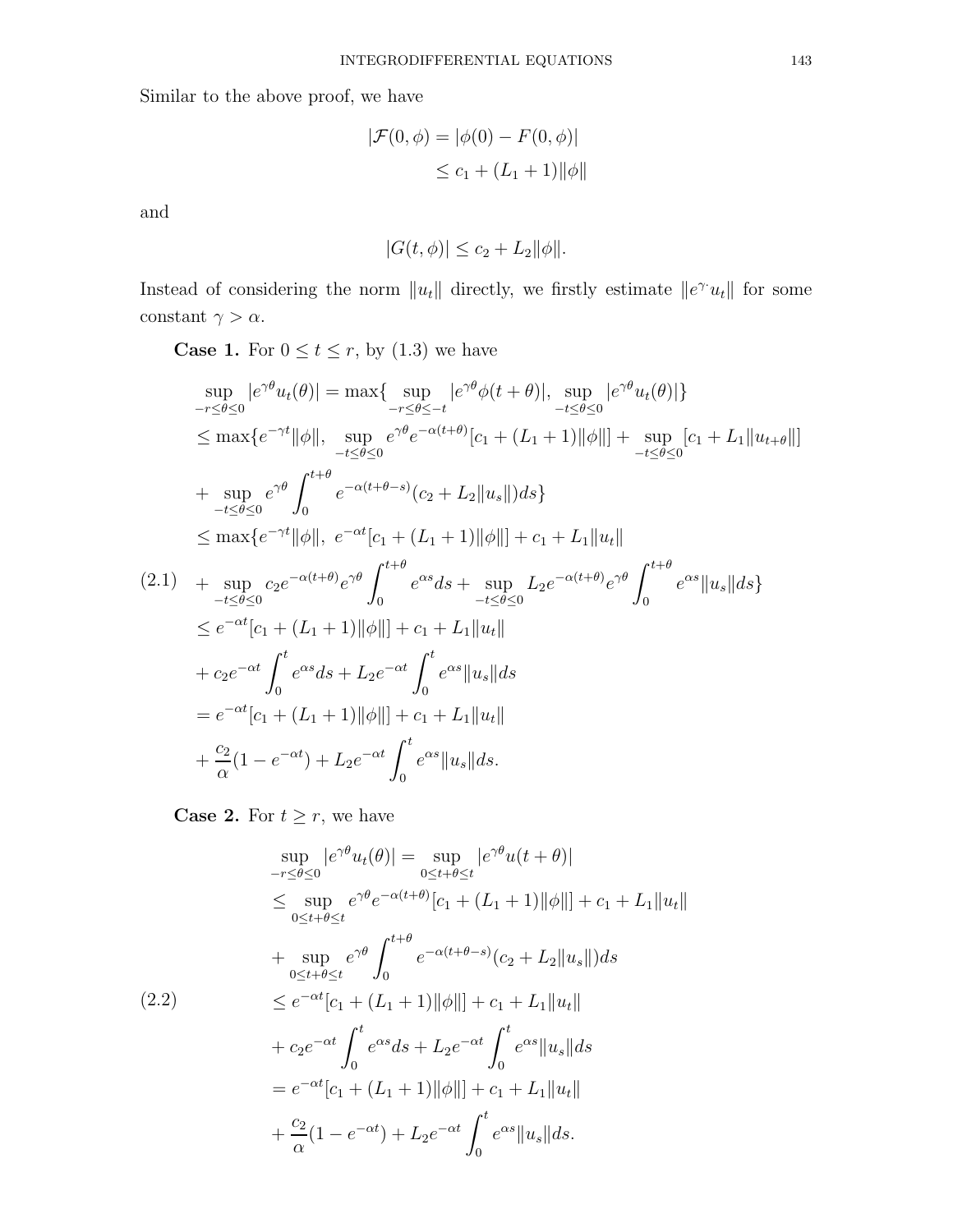Therefore for  $t \geq 0$ , from  $(2.1)$  and  $(2.2)$ , we get

(2.3) 
$$
\sup_{-r \le \theta \le 0} |e^{\gamma \theta} u_t(\theta)| \le e^{-\alpha t} [c_1 + (L_1 + 1) ||\phi||] + c_1 + L_1 ||u_t||
$$

$$
+ \frac{c_2}{\alpha} (1 - e^{-\alpha t}) + L_2 e^{-\alpha t} \int_0^t e^{\alpha s} ||u_s|| ds.
$$

On the other hand, we have

(2.4) 
$$
\sup_{-r\leq\theta\leq 0}|e^{\gamma\theta}u_t(\theta)|=\sup_{-r\leq\theta\leq 0}e^{\gamma\theta}|u_t(\theta)|\geq \sup_{-r\leq\theta\leq 0}e^{-\gamma r}|u_t(\theta)|=e^{-\gamma r}\|u_t\|,
$$

which combines with  $(2.3)$  yields that

$$
||u_t|| \le e^{-\alpha t} [c_1 + (L_1 + 1)||\phi||] (e^{-\gamma r} - L_1)^{-1} + c_1 (e^{-\gamma r} - L_1)^{-1}
$$
  
+  $\frac{c_2}{\alpha} (1 - e^{-\alpha t}) (e^{-\gamma r} - L_1)^{-1} + L_2 e^{-\alpha t} (e^{-\gamma r} - L_1)^{-1} \int_0^t e^{\alpha s} ||u_s|| ds$ 

and

$$
e^{\alpha t} \|u_t\| \le [c_1 + (L_1 + 1)||\phi||](e^{-\gamma r} - L_1)^{-1} + c_1(e^{-\gamma r} - L_1)^{-1}e^{\alpha t} + \frac{c_2}{\alpha}(e^{\alpha t} - 1)(e^{-\gamma r} - L_1)^{-1} + L_2(e^{-\gamma r} - L_1)^{-1} \int_0^t e^{\alpha s} \|u_s\| ds.
$$

Using the generalized Gronwall inequality in Lemma 2.1, we have

$$
e^{\alpha t} \|u_t\| \leq [c_1 + (L_1 + 1)||\phi||](e^{-\gamma r} - L_1)^{-1} + c_1(e^{-\gamma r} - L_1)^{-1}e^{\alpha t} + \frac{c_2}{\alpha}(e^{\alpha t} - 1)(e^{-\gamma r} - L_1)^{-1} + L_2(e^{-\gamma r} - L_1)^{-2} \int_0^t \left[c_1 + (L_1 + 1)||\phi|| + c_1e^{\alpha s} + \frac{c_2}{\alpha}(e^{\alpha s} - 1)\right] e^{\int_s^t L_2(e^{-\gamma r} - L_1)^{-1} d\tau} ds = \frac{1}{e^{-\gamma r} - L_1} \left(\frac{(\alpha c_1 + c_2)L_2(e^{-\gamma r} - L_1)^{-1}}{\alpha^2 - \alpha L_2(e^{-\gamma r} - L_1)^{-1}} + c_1 + \frac{c_2}{\alpha}\right)e^{\alpha t} + \frac{L_2}{(e^{-\gamma r} - L_1)^2} \left[\frac{L_2(c_1 + (L_1 + 1)||\phi|| - \frac{c_2}{\alpha})}{e^{-\gamma r} - L_1} - \frac{\alpha c_1 + c_2}{\alpha^2 - \alpha L_2(e^{-\gamma r} - L_1)^{-1}}\right] e^{L_2(e^{-\gamma r} - L_1)^{-1}t}.
$$

Lemma 2.3. Assume that the conditions of Lemma 2.2 are satisfied, further more,  $\alpha > \frac{L_2}{e^{-\gamma r}-L_1}$ , where  $\gamma$  is the constant defined by Lemma 2.2. Then  $(U(t))_{t\geq 0}$  is point dissipative.

*Proof.* From Lemma 2.2, we find that, for each  $\phi \in \Sigma_0$ , since  $\alpha > \frac{L_2}{e^{-\gamma r} - L_1}$ , there exits a  $t_0 := t_0(\phi) > 0$  such that for  $t > t_0$ ,

$$
||u_t|| \leq \frac{1}{e^{-\gamma r} - L_1} \left( \frac{(\alpha c_1 + c_2) L_2 (e^{-\gamma r} - L_1)^{-1}}{\alpha^2 - \alpha L_2 (e^{-\gamma r} - L_1)^{-1}} + c_1 + \frac{c_2}{\alpha} \right) + 1.
$$
 (independent of  $\phi$ )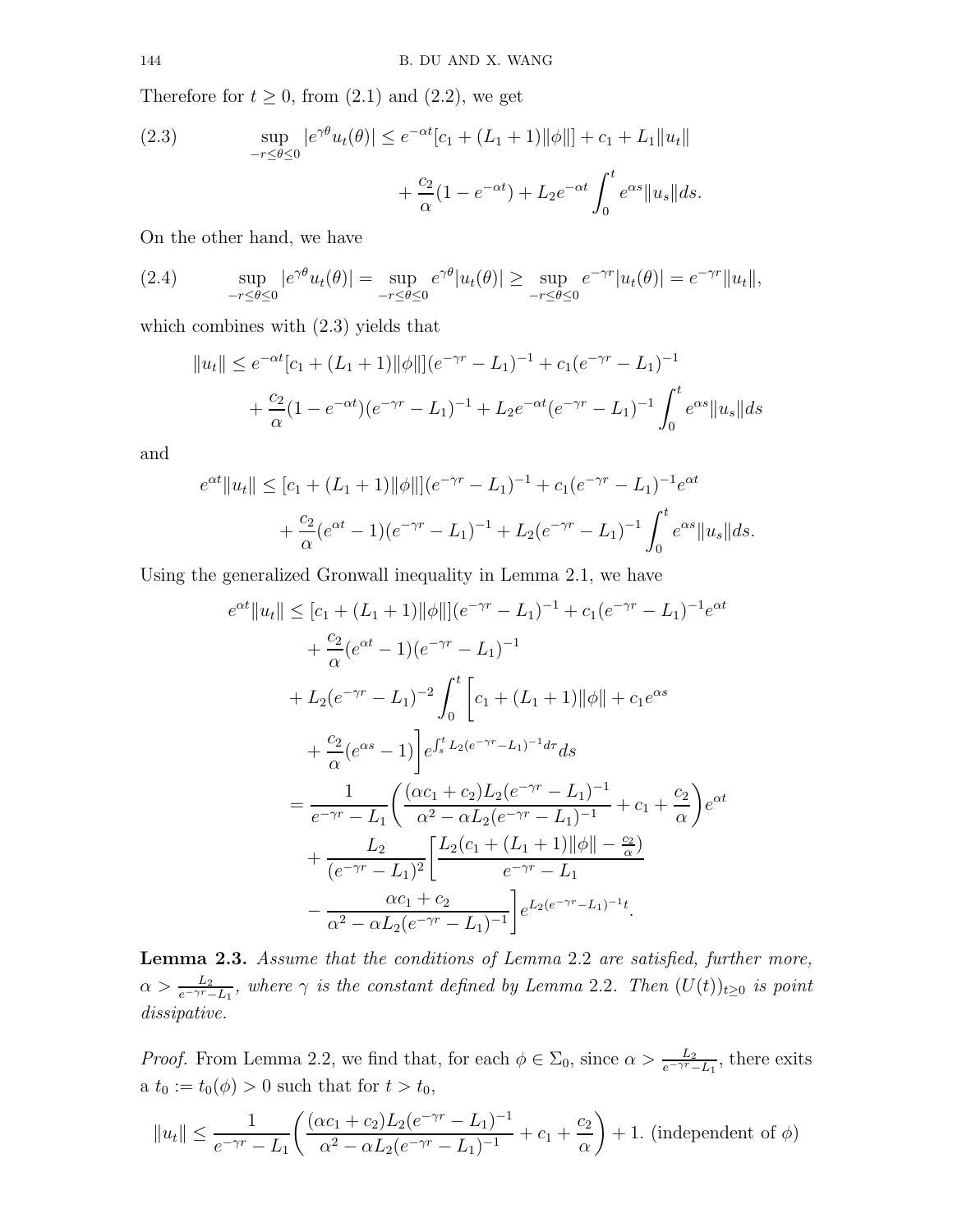Therefore,

$$
B_{X_0}\left(0, \frac{1}{e^{-\gamma r} - L_1} \left(\frac{(\alpha c_1 + c_2) L_2 (e^{-\gamma r} - L_1)^{-1}}{\alpha^2 - \alpha L_2 (e^{-\gamma r} - L_1)^{-1}} + c_1 + \frac{c_2}{\alpha}\right) + 1\right) \cap X_0
$$

attracts each point of  $X_0$ , where  $B_{X_0}\left(0, \frac{1}{e^{-\gamma r}-L_1}(\frac{(\alpha c_1+c_2)L_2(e^{-\gamma r}-L_1)^{-1}}{\alpha^2-\alpha L_2(e^{-\gamma r}-L_1)^{-1}}+c_1+\frac{c_2}{\alpha}\right)$  $\left(\frac{c_2}{\alpha}\right)+1\right)$  $\frac{(\alpha c_1+c_2)L_2(e^{-\gamma r}-L_1)^{-1}}{\alpha^2-\alpha L_2(e^{-\gamma r}-L_1)^{-1}}$  + denotes the open ball in  $\Sigma_0$  with center 0 and radius  $\frac{1}{e^{-\gamma r}-L_1}$  $\setminus$  $c_1+\frac{c_2}{\alpha}$  $\Box$  $+1.$ α

Now, we show the compactness of the operator  $U(t)$ . The following lemma is similar with Theorem 2.7 in [15]. But, for the reader convenience, we give the details of its proof.

**Lemma 2.4.** Assume that assumptions  $(H_1)$ – $(H_5)$  hold. Then,  $U(t)$  is compact for  $t > r$ .

*Proof.* Let  $t > r$  and  $\{\phi_n\}$  be any bounded sequence of  $\Sigma_0$ . We will use Ascoli-Arzelà theorem to show that  $\{U(t)\phi_n : n \in \mathbb{N}\}\$ is pre-compact in  $\Sigma_0$  by two steps.

**Step 1.** Show for any  $\theta \in [-r, 0]$ , the set

$$
Z(\theta) = \{ ((U(t)\phi_n)(\theta) : n \in \mathbb{N} \}
$$

is pre-compact. For  $t > r$  and  $\theta \in [-r, 0]$ , by (1.3), we have

$$
(2.5)\ \ ((U(t)\phi_n)(\theta) = R(t+\theta)\mathcal{F}(0,\phi_n) + F(t+\theta,u_{t+\theta}^n) + \int_0^{t+\theta} R(t+\theta-s)G(s,u_s^n)ds,
$$

where  $u^{n}(\cdot)$  is the strict solution of (1.1) with initial function  $\phi_{n}$ . Since  $\{R(t)\}_{t\geq0}$  is compact, the boundedness of  $\mathcal{F}(0, \phi_n)$  and assumption  $(H_3)$ , we know that

$$
R(t + \theta) \mathcal{F}(0, \phi_n) \text{ and } F(t + \theta, u_{t + \theta}^n)
$$

are pre-compact. Now, considering the third term in (2.5), for sufficiently small  $\varepsilon > 0$ , we have

$$
\int_0^{t+\theta} R(t+\theta-s)G(s, u_s^n)ds = R(\varepsilon)\int_0^{t+\theta-\varepsilon} R(t+\theta-s-\varepsilon)G(s, u_s^n)ds
$$
  
+ 
$$
\int_{t+\theta-\varepsilon}^{t+\theta} R(t+\theta-s)G(s, u_s^n)ds.
$$

Noting that Lemma 2.2, we have

(2.6) 
$$
\sup_{n\in\mathbb{N}}\|u_s^n\| < \infty, \ s\in[0,t].
$$

By  $(H_3)$ , we get

$$
|G(s, u_s^n)| \le c_2 + L_2 ||u_s^n||.
$$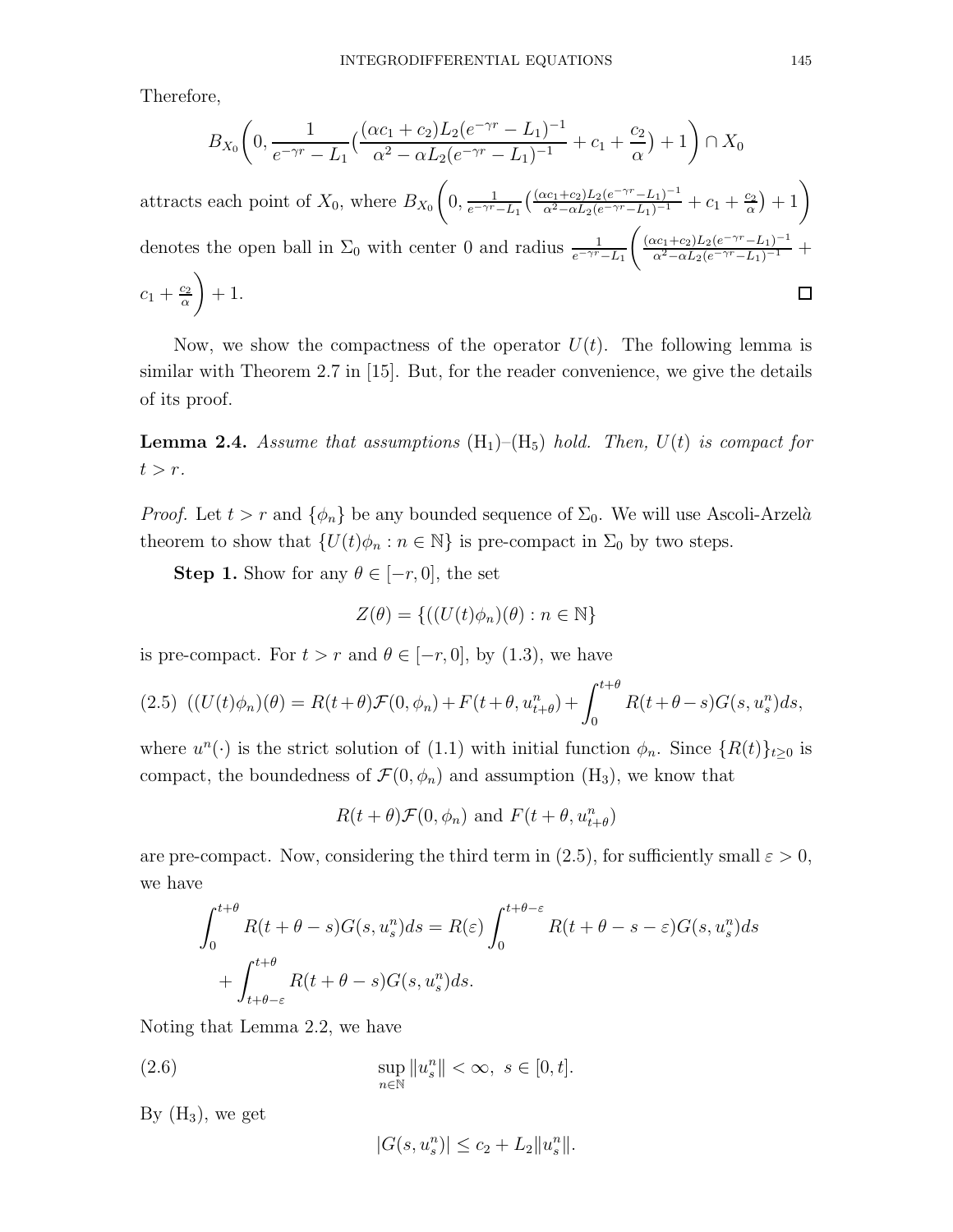Therefore, from (2.5) and (2.6), there exist some constants  $M_1, M_2 > 0$  such that

$$
\left| \int_0^{t+\theta-\varepsilon} R(t+\theta-s-\varepsilon) G(s,u^n_s) ds \right| \le M_1
$$

and

$$
\left| \int_{t+\theta-\varepsilon}^{t+\theta} R(t+\theta-s)G(s,u_s^n)ds \right| \le M_2
$$

which yields

$$
R(\varepsilon) \bigg\{ \int_0^{t+\theta-\varepsilon} R(t+\theta-s-\varepsilon) G(s, u_s^n) ds : n \in \mathbb{N} \bigg\} \subset \Gamma_{\varepsilon},
$$

where  $\Gamma_\varepsilon$  is a compact set. Thus,  $Z(\theta)$  is pre-compact.

 $\overline{\phantom{a}}$  $\overline{\phantom{a}}$  $\overline{\phantom{a}}$  $\overline{\phantom{a}}$ 

**Step 2.** Show the equicontinuity of  $\{U(t)\phi_n : n \in \mathbb{N}\}\)$ . Let  $-r \leq \theta_1 < \theta_2 \leq 0$ , we have

$$
(U(t)\phi_n)(\theta_2) - (U(t)\phi_n)(\theta_1) = [R(t + \theta_2) - R(t + \theta_1)]\mathcal{F}(0, \phi_n)
$$
  
+  $F(t + \theta_2, u_{t + \theta_2}^n) - F(t + \theta_1, u_{t + \theta_1}^n)$   
+  $\int_0^{t + \theta_2} R(t + \theta_2 - s)G(s, u_s^n)ds$   
-  $\int_0^{t + \theta_1} R(t + \theta_1 - s)G(s, u_s^n)ds$   
=  $R(t + \theta_1)[R(t + \theta_2) - I]\mathcal{F}(0, \phi_n)$   
+  $F(t + \theta_2, u_{t + \theta_2}^n) - F(t + \theta_1, u_{t + \theta_1}^n)$   
+  $\int_{t + \theta_1}^{t + \theta_2} R(t + \theta_2 - s)G(s, u_s^n)ds$   
+  $\int_0^{t + \theta_1} (R(t + \theta_2 - s) - R(t + \theta_1 - s))G(s, u_s^n)ds$ 

which leads to

$$
\begin{aligned} |(U(t)\phi_n)(\theta_2) - (U(t)\phi_n)(\theta_1)| &\leq \|R(t + \theta_1)[R(\theta_2 - \theta_1) - I]\| \times |\mathcal{F}(0, \phi_n)| \\ &+ |F(t + \theta_2, u_{t + \theta_2}^n) - F(t + \theta_1, u_{t + \theta_1}^n)| \\ &+ \int_{t + \theta_1}^{t + \theta_2} |R(t + \theta_2 - s)G(s, u_s^n)| ds \\ &+ \|R(\theta_2 - \theta_1) - I\| \int_0^{t + \theta_1} |R(t + \theta_1 - s)G(s, u_s^n)| ds. \end{aligned}
$$

Since the mapping  $t \to R(t)$  is norm-continuous for  $t > 0$ , for some  $\delta \in (0, t - r)$ , put

$$
R(t + \theta_1)[R(\theta_2 - \theta_1) - I] = R(t + \theta_1 - \delta)[R(\theta_2 - \theta_1 + \delta) - R(\delta)].
$$

Then

$$
||R(\theta_2 - \theta_1 + \delta) - R(\delta)|| \to 0 \text{ as } \theta_2 \to \theta_1.
$$

Thus

$$
||R(t + \theta_1)[T_0(\theta_2 - \theta_1) - I]|| \times |\mathcal{F}(0, \phi_n)| \to 0 \text{ as } \theta_2 \to \theta_1.
$$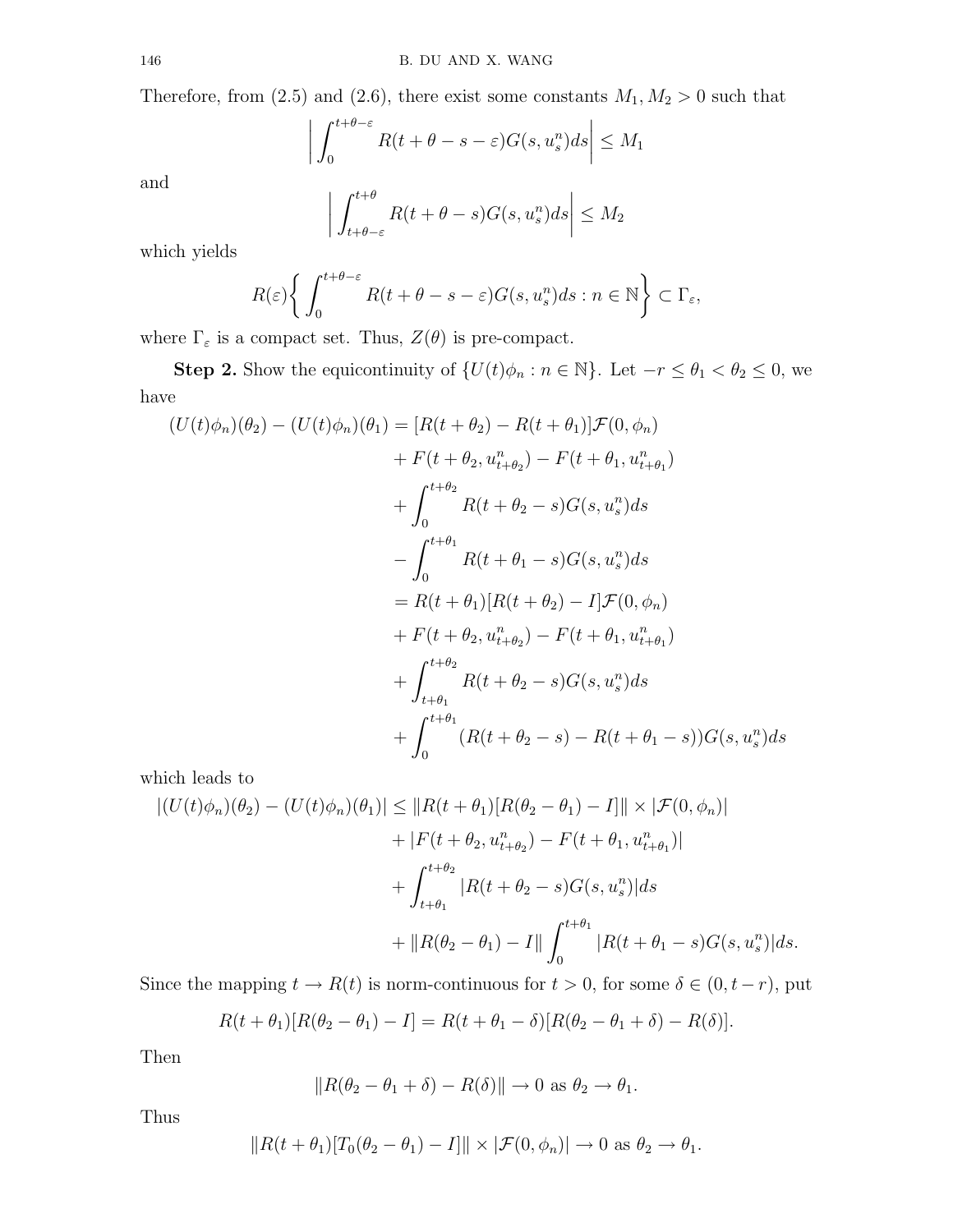By the property of  $F$ ,

$$
|F(t+\theta_2, u_{t+\theta_2}^n) - F(t+\theta_1, u_{t+\theta_1}^n)| \to 0 \text{ as } \theta_2 \to \theta_1.
$$

By the boundedness of  $|R(t + \theta_2 - s)G(s, u_s^n)|$ , then

$$
\int_{t+\theta_1}^{t+\theta_2} |R(t+\theta_2-s)G(s,u_s^n)|ds \to 0 \text{ as } \theta_2 \to \theta_1.
$$

Obviously,  $\int_0^{t+\theta_1} |R(t + \theta_1 - s)G(s, u_s^n)| ds$  belongs to a compact subset of X, and

$$
||R(\theta_2 - \theta_1) - I|| \int_0^{t+\theta_1} |R(t + \theta_1 - s)G(s, u_s^n)| ds \to 0 \text{ as } \theta_2 \to \theta_1.
$$

Hence  $\{U(t)\phi_n : n \in \mathbb{N}\}\$ is equicontinuity.

Here, we state our main theorem of this paper, which is an immediate consequence of Lemma 1.5, 2.3 and 2.4.

**Theorem 2.5.** Assume that assumptions (H<sub>1</sub>)–(H<sub>5</sub>) hold. If  $\alpha > \frac{L_2}{e^{-\gamma r} - L_1}$ , then (1.1) has a nonempty global attractor  $\mathscr A$ .

### 3. AN EXAMPLE

Ezzinbi et al [1] considered the following Lotka-Volterra model with diffusion: (3.1)

$$
\begin{cases}\n\frac{\partial}{\partial t}\left[n(t,\xi)-\int_{-\infty}^{0}f(\theta,n(t+\theta,\xi))d\theta\right]=\frac{\partial^{2}}{\partial\xi^{2}}\left[n(t,\xi)-\int_{-\infty}^{0}f(\theta,n(t+\theta,\xi))d\theta\right] \\
+\int_{0}^{t}b(t-s)\frac{\partial^{2}}{\partial\xi^{2}}\left[n(s,\xi)-\int_{-\infty}^{0}f(\theta,n(s+\theta,\xi))d\theta\right]ds \\
+\int_{-\infty}^{0}g(\theta,n(t+\theta,\xi))d\theta \text{ for } t\geq 0 \\
n(t,0)-\int_{-\infty}^{0}f(\theta,n(t+\theta,0))d\theta=0 \text{ for } t\geq 0 \\
n(t,\pi)-\int_{-\infty}^{0}f(\theta,n(t+\theta,\pi))d\theta=0 \text{ for } t\geq 0 \\
n(\theta,\xi)=n_{0}(\theta,\xi) \text{ for } -\infty < \theta \leq 0, \ 0\leq \xi \leq \pi,\n\end{cases}
$$

where  $f, g : \mathbb{R}^- \times \mathbb{R} \to \mathbb{R}, n_0 : \mathbb{R}^- \times [0, \pi] \to \mathbb{R}$  and  $b : \mathbb{R}^+ \times \to \mathbb{R}$  are continuous functions and obtained the following results:

**Theorem 3.1.** Assume that assumptions  $(E_1)$ – $(E_5)$  hold. Then (3.1) has a unique strict solution, where  $(E_1)$ – $(E_5)$  can be found in [1].

Based on the above result, we can choose the proper  $\alpha, \gamma, r, L_1, L_2$  such that  $\alpha > \frac{L_2}{e^{-\gamma r} - L_1}$  and (3.1) has a nonempty global attractor  $\mathscr{A}$ .

 $\Box$ 

 $\Box$